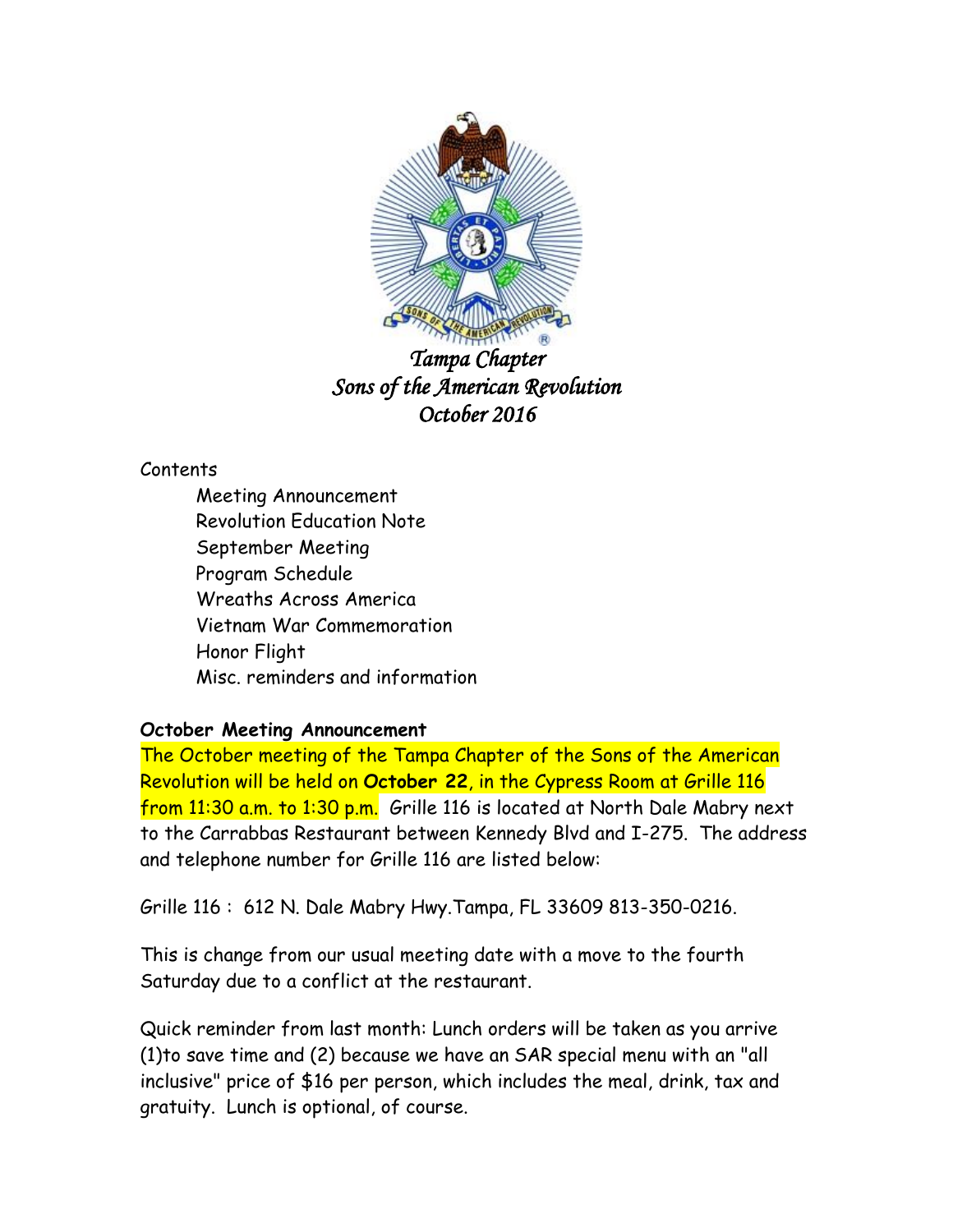This month's program is our annual recognition of law enforcement and fire fighters in our area. We expect to present to two Law Enforcement personnel and one Fire Fighter with SAR Commendation Medals and Certificates. Please come and show your support for the Law Enforcement and Fire Fighter personnel who serve our community.

#### **Revolution Note**

This month we start a two part series on one of the lesser known and misunderstood founders: John Dickinson. Hollywood made Dickinson the "villain" in two movies, 1776 and More Perfect Union and thus he has, among some people, gained an undeserved reputation of being a loyalist and antipatriot. Our purpose this month and next will be to point out the flaws in this perception.



Dickinson was born in 1732 (the same year as G. Washington). He studied law at the Middle Temple in London and, as one of his biographers has pointed out, he did STUDY, not use the occasion for frivolity as did so many other colonial students. When he returned he was well educated and quickly became a success at the bar and went into politics. In the wake of the Stamp Act, Dickinson became one of the leaders of the American resistance to the British colonial policies.

In "Letters from a farmer in Pennsylvania" Dickinson put forth the American view that England was in process of taking away the traditional, historical rights of Englishmen to which the colonists were entitled. His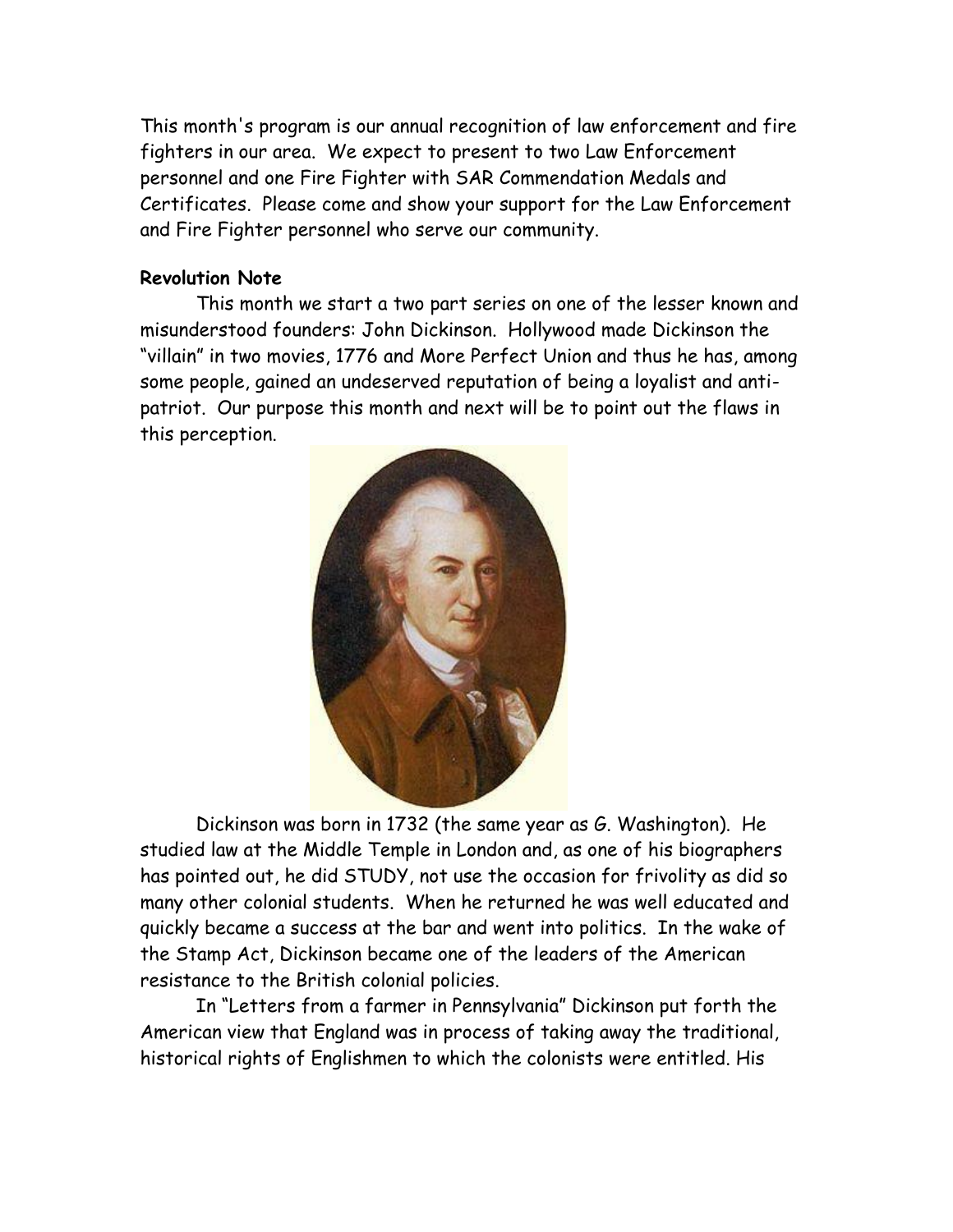Farmer's letters were reprinted and widely distributed and put forth the American views in a very plain, simple manner.

This resulted in him being appointed to attend the first continental Congress where he was the main draftsman of the Olive Branch Petition (with Jefferson as a contributing co-author).

As the crisis deepened and the  $2^{nd}$  Continental Congress moved toward independence, Dickinson found himself in the opposition camp. When the decision was made to form a committee to present to the Congress the reasons for independence (this committee report became the declaration of independence), Dickinson was the logical and clear choice to write it. However, since he was among those who still held out hope that the crisis could be resolved if only The King could be made to see the harm his policies were doing, it was decided that the report should be written by someone who was in favor of an immediate declaration of independence.

Thus we come to the big WHAT IF. If Dickinson had written the declaration he would have argued from the point of view of the traditional, historical rights of Englishmen as he had done in his Farmer's letters. That is, he would have traced the rights back through the Glorious Revolution, the advent of Parliament, the Magna Charta and back to the days of the Saxons. And, it might be added, had Adams written it, he would have used much the same lines of argument as Dickinson might have. When Jefferson became the primary draftsman of the declaration, he put the argument in the context of natural rights instead of historical, traditional English rights. At the time this was a bigger deal than we, today, might think. (If you are familiar with the writings of Russell Kirk or M E Bradford on the subject you will note that they both favor Dickinson's view, not the natural rights view of Jefferson.)

Since Dickinson could not bring himself to vote for Independence on July 2<sup>nd</sup>, he absented himself that day which was one of the reasons Pennsylvania vote changed from a no to a yes.

Even though he did not vote for independence or sign the Declaration, he did command a regiment (briefly) in the army early in the war and fought as a private in the militia during the battles around Philadelphia…the only member of the Congress to do so.

If you have seen either the stage play 1776 or the subsequent movie version, you know that Dickinson is made the villain. Granted, plays and movies need an antagonist, but because of how he is presented in the movie he has been maligned.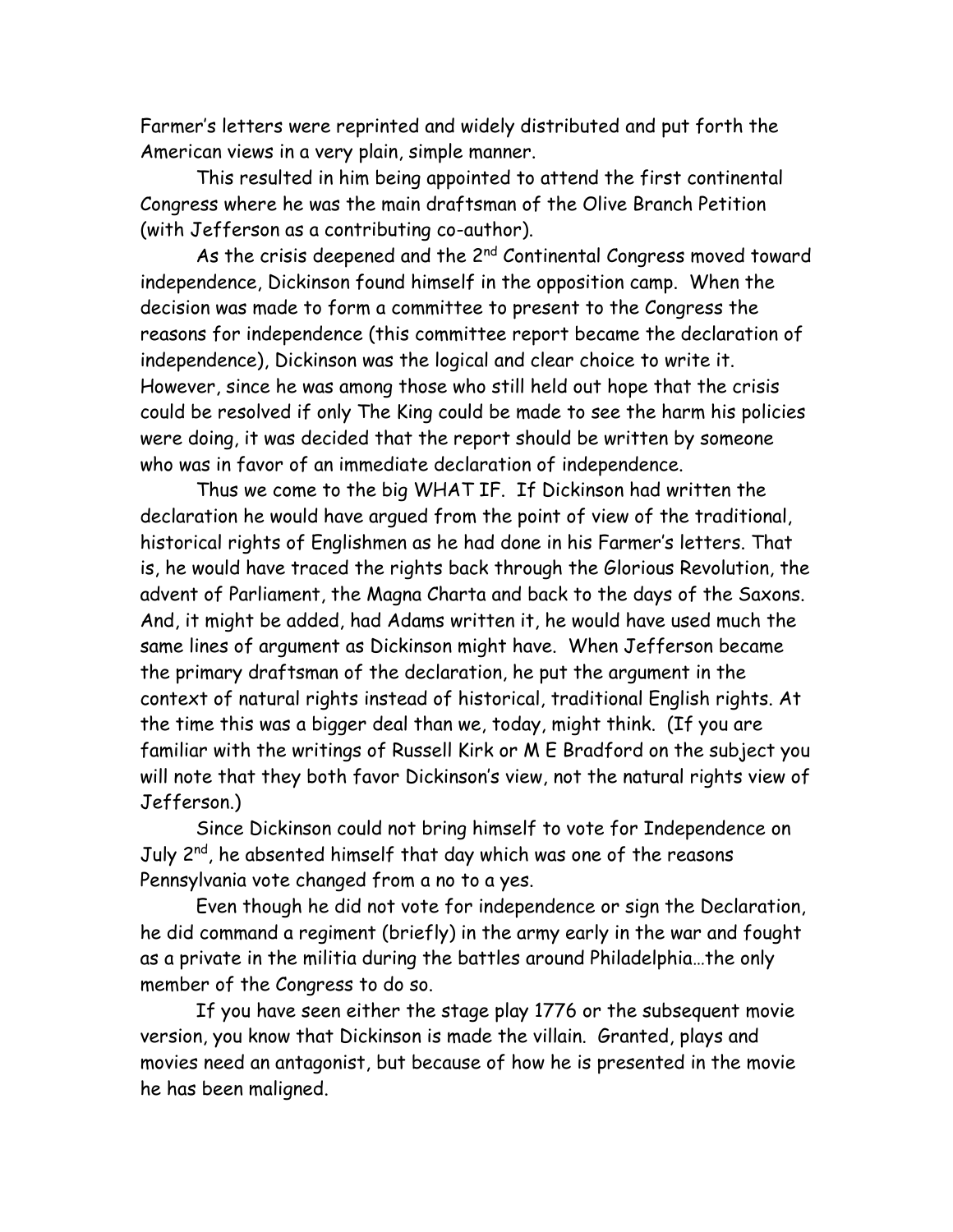His Farmer's letters were just as influential, if not more so, than Patrick Henry's speeches or Sam Adams' antics in putting forth the views of the colonists. But since he thought the decision on independence was premature and disagreed with Jefferson basing the argument on natural rights, not the historical traditional rights of Englishmen he has been unfairly vilified.

(Next month—John Dickinson at the Constitutional convention)



**September Meeting**

In September, Donald Miller gave us a presentation on the life of Marquis de Lafayette and his contribution to the American Revolution. Mr. Miller based his presentation on his book, *Lafayette, His Extraordinary Life and Legacy* and his own travels to France. Though longer than usual, Mr. Miller's presentation was well received and he sold several copies of his book. The Chapter bought one copy for presentation to the Hillsborough County Library System.

## **PROGRAM SCHEDULE**

Below is the tentative program schedule for the remainder of 2016. Nov.— First Thanksgiving controversy revisited—Compatriot Bob Yarnell (date TBD)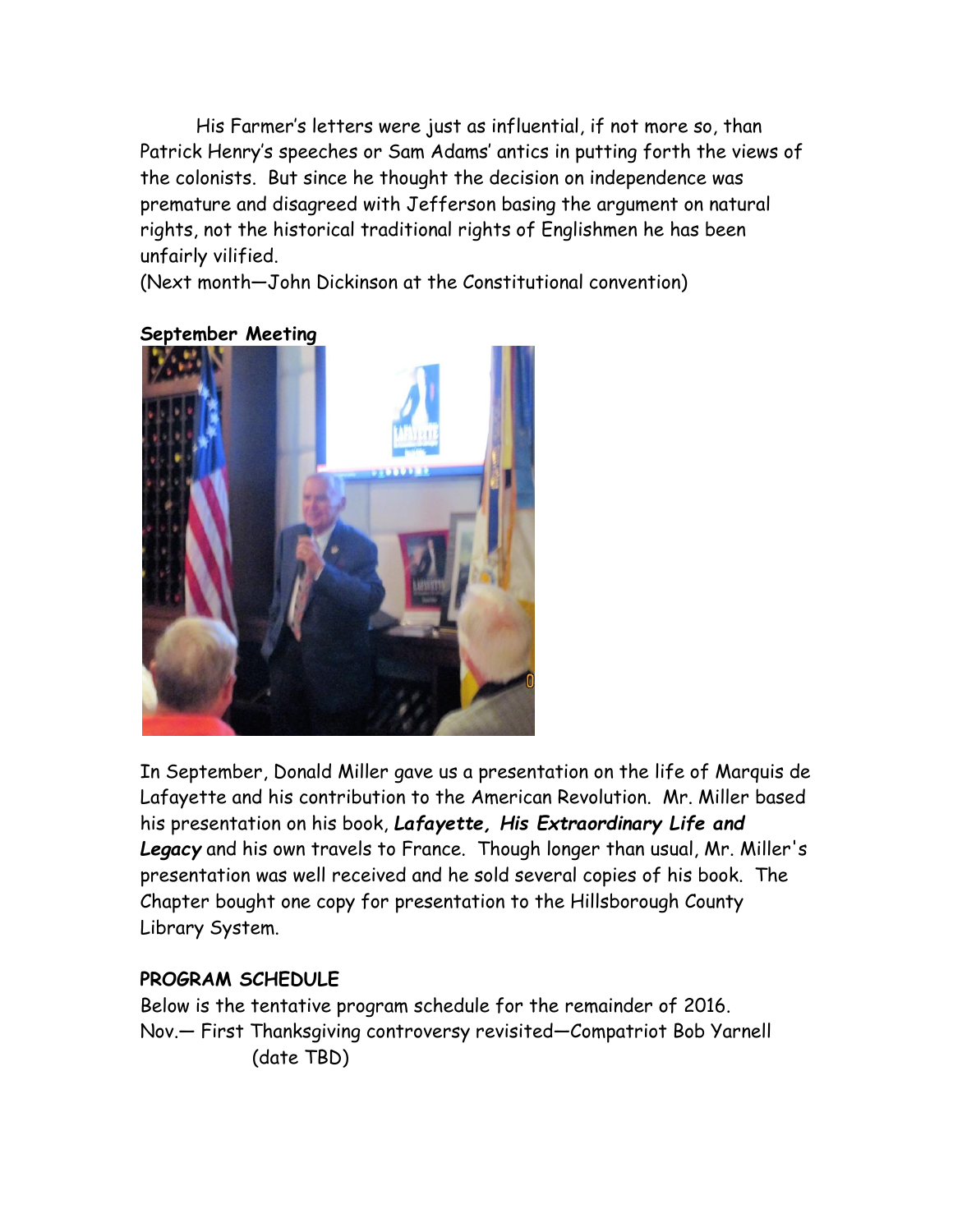Dec 17 - Meeting will be held in conjunction with Wreaths Across America at the American Legion Hall on Kennedy Blvd in Tampa (time TBD) Jan 21 - Officer Installation (time and place TBD)

#### **Wreaths Across America**



The Tampa Chapter is once again a sponsor of Wreaths Across America and again supporting the American Legion Post #5 (Tampa) Veterans Cemetery on Kennedy Blvd. The ceremony and wreath laying is on Saturday December 17. The ceremony usually starts at Noon. That will be confirmed before December 17. For \$15 you can sponsor a wreath to be placed on a headstone at this or any other Veterans Cemetery. The Tampa Chapter sponsorship form will be attached to the email that sent this Newsletter. You can mail the form or give your check to Dick Young. To learn more about Wreaths Across America or to make a credit card sponsorship, you can visit their website at www.wreathsacrossamerica.org. The 2016 deadline for submitting wreath sponsorships is November 28.

#### **Commemoration of the 50th Anniversary of the Vietnam War**

The Winding Waters Chapter of DAR has asked to recognize Vietnam Era veterans at our November meeting, in conjunction with Veteran's Day. They will recognize all Vietnam Era Veterans present whether a member or not. We have the name of all known Tampa Chapter members that served during that time. If you are a prospective member or even a guest, we want to recognize you too, regardless of where you served, as long as you were on active duty during the Vietnam War Era, which is defined as November 1, 1955 to May 15, 1975. Please send your full name and branch of service at that time to Dick Young at dyoung22@aol.com. It is not necessary to provide proof of service.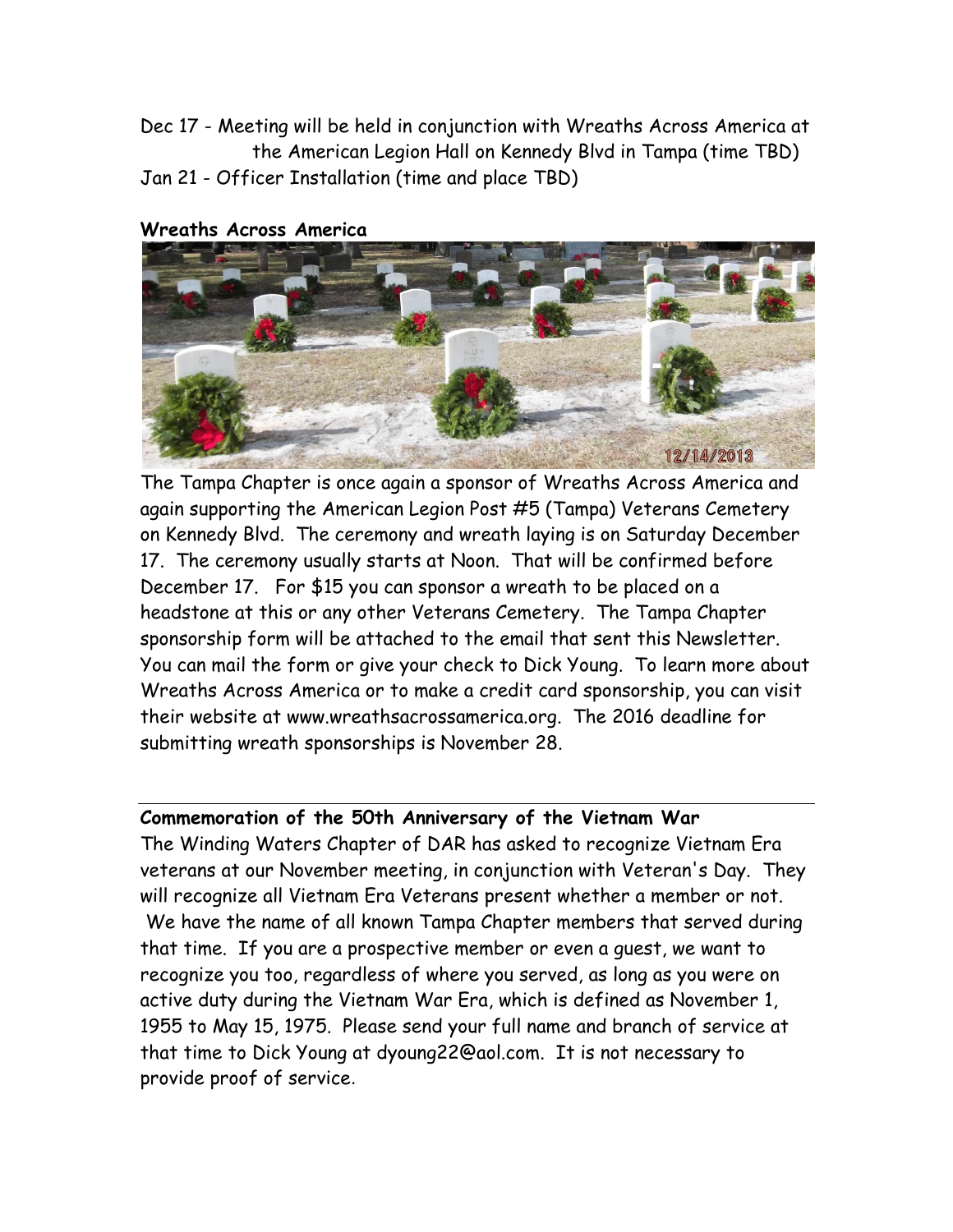### **Honor Flight**

The Tampa Chapter Hillsborough Camp Color Guard met the return home of the September 20 Honor Flight at the St. Petersburg/Clearwater Airport. Some 75 veterans or WWII, Korea and Vietnam were welcomed home for their day trip to Washington DC. Your Color Guard joined members of the Clearwater Chapter DAR and the Clearwater Harbor Society of C.A.R. All are shown below. SAR members in uniform are Dick Young, Commander Alan Bell, David Chestnut (St. Petersburg) and David Bryant.



### **Misc. Reminders and notes:**

**Dues are Due -** Please see the form attached to the email that sent you this newsletter. Unless you are a Junior Member (18 or less on Jan 1, 2017) or a Life Member, your dues are \$80 for 2017. This includes Chapter, State and National Dues. There are no Dues for Junior Members of the Tampa Chapter.

**Chapter Website**— Remember you can find information about the chapter and programs on the chapter website. [www.tampasar.org](http://www.tampasar.org/)

The chapter web page update is finished. If you haven't looked it over, please do so. Our many thanks to Kevin Yarnell for the upgrade.

**Chapter Chaplain** - One of the duties of the Chapter Chaplain is to send cards to our members that are sick and sympathy notes to the family of a member who has passed away. If you know of anyone for whom a card should be sent, please mention it to Chaplain Sessums or President Klug at our next meeting.